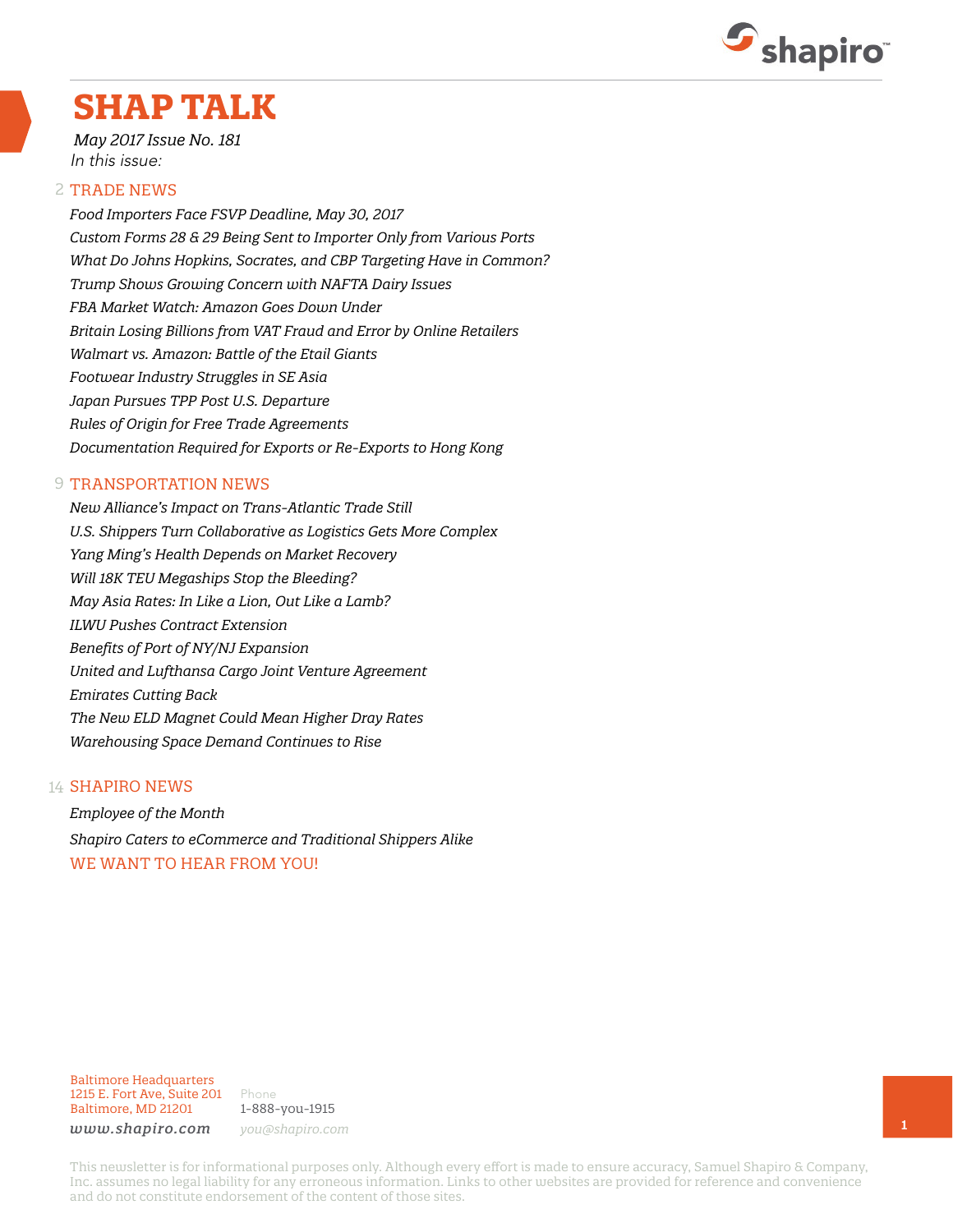

# **TRADE NEWS:**

## *Food Importers Face FSVP Deadline, May 30, 2017*

Attention food importers! The May 30th deadline to comply with the FDA's Foreign Supplier Verification Programs (FSVP) is mandatory and right around the corner.

The [Food Supplier Verification Program \(FSVP\)](http://www.shapiro.com/newsletters/april-2017-issue-180/#st-3) rule is intended to be a flexible, risk-based program to verify that foreign suppliers are producing their food in compliance with processes that meet the FDA's standards for preventive controls and safety.

Unsure if are subject to FSVP? Just follow FDA's [Am I Subject to FSVP Flowchart!](https://www.fda.gov/downloads/Food/GuidanceRegulation/FSMA/UCM472461.pdf)

Under **FSVP**, an importer must:

- *• Determine the known or reasonably foreseeable hazards of each food.*
- *• Evaluate the risks posed by a food, based on the hazard analysis, and the foreign supplier's performance.*
- *• Use the evaluation of the risk posed by an imported food and supplier's performance to approve suppliers and determine appropriate supplier verification activities.*
- *• Conduct supplier verification activities.*
- *• Conduct corrective actions.*

Most of the time, the FSVP Importer will be the Importer of Record (IOR). In less common cases where the IOR is a non-U.S., the FSVP Importer will be the U.S. buyer (or a U.S. entity who has agreed, in writing, to purchase the food product and meet the FSVP requirements). Importers must advise their Customs broker who will serve as the FSVP for each shipment.

A Customs broker or other intermediary is not to be shown as the FSVP importer, as Customs brokers do not meet the definition of a U.S. owner or purchaser with a financial interest in the imported food.

Starting with Customs entries filed May 30, 2017:

If you are not subject to the FSVP requirements, you must provide this information to your Customs broker, in writing, showing an Affirmation of Compliance code "FSX" for FSVP Exempt or "RNE" for Research and Evaluation.

If you are subject to FSVP, you must provide your Customs broker, in writing, the following information for each line entry of food product offered for importation into the United States:

- *• Legal business name and address.*
- *• Email address.*
- *• [Unique Facility Identifier \(](https://www.fda.gov/downloads/Food/GuidanceRegulation/GuidanceDocumentsRegulatoryInformation/UCM549647.pdf)UFI) recognized as acceptable by the FDA (The Food and Drug Administration has formally recognized the Data Universal Numbering System (DUNS) number as an acceptable UFI under the Foreign Supplier Verification Program).*

Baltimore Headquarters 1215 E. Fort Ave, Suite 201 Baltimore, MD 21201

Phone 1-888-you-1915 *www.shapiro.com you@shapiro.com*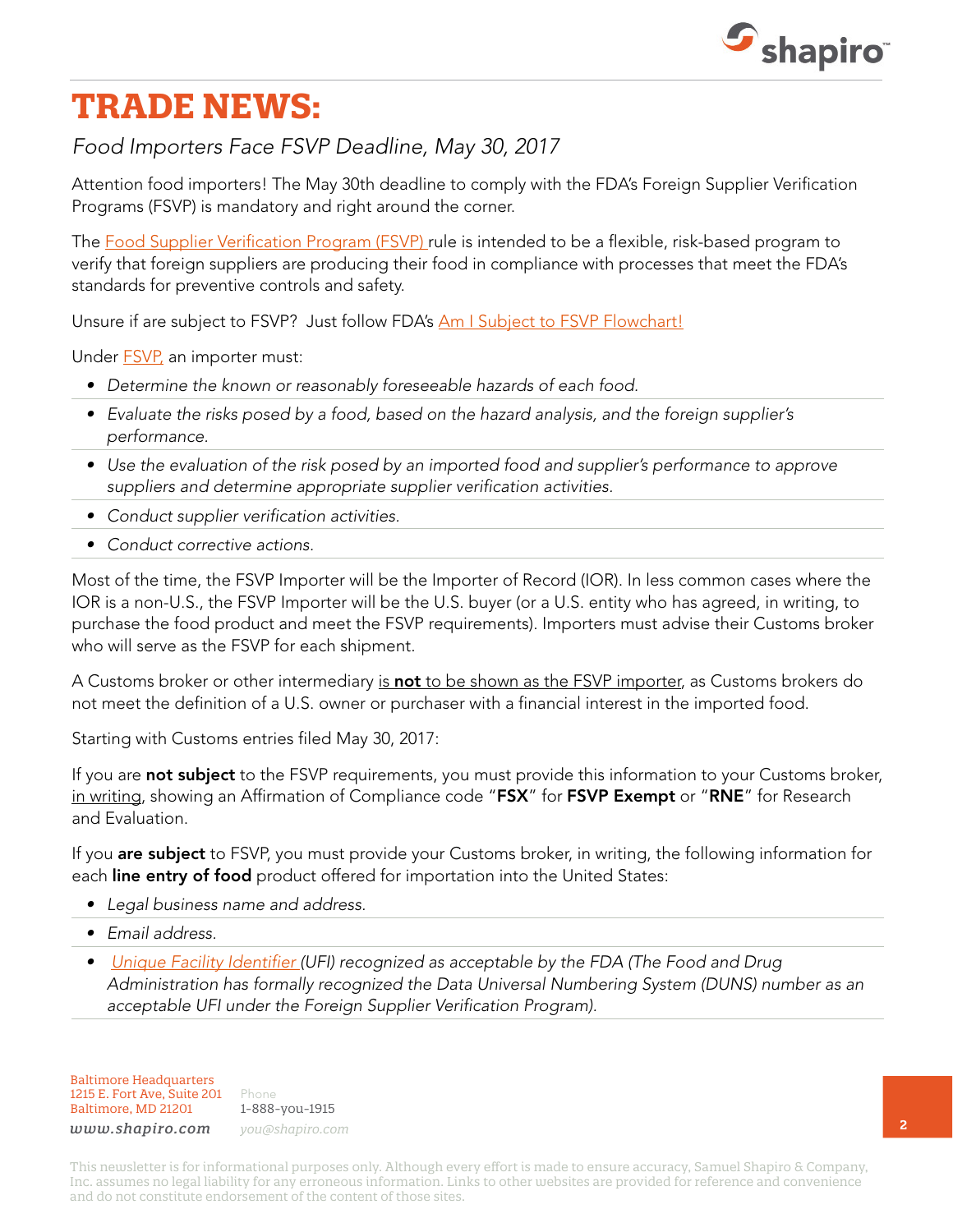

When the FDA program code is FOO under industries (01-46, 48, 49, 50, 52, 54, 69, 70, 71 or 72) and the processing code is one of the following shown below, FSVP details are mandatory.

FOO – Food\* Processing Codes:

- *• NSF Natural State Food*
- *• PRO Processed Food*
- *• FEE Animal Feed*
- *• DSU Dietary Supplement*
- *• ADD Additives and Colors*

For the onboarding period, FDA will temporarily allow the submission of "UNK" (Unknown) as the syntax for the DUNS number for the FSV Importer. "UNK" should only be used if the nine-digit, site-specific DUNS number is not available at the time the entry is transmitted. Customs will issue a message later to indicate when UNK will no longer be accepted.

The National Customs Brokers & Forwarders Association of America (NCBFAA) sent a letter to the Food and Drug Administration's Office of Enforcement and Import Operations dated April 10th expressing concern from importers over the readiness and understanding of the FSVP requirements.

For further information, please visit the following FDA resources:

- *• [Am I Subject to FSVP?](https://www.fda.gov/downloads/Food/GuidanceRegulation/FSMA/UCM472461.pdf)*
- *• [FSVP Dates of Compliance](http://links.govdelivery.com/track?type=click&enid=ZWFzPTEmbWFpbGluZ2lkPTIwMTcwMzMxLjcxNzg0MTMxJm1lc3NhZ2VpZD1NREItUFJELUJVTC0yMDE3MDMzMS43MTc4NDEzMSZkYXRhYmFzZWlkPTEwMDEmc2VyaWFsPTE3NDAyMzg4JmVtYWlsaWQ9b3R0YXZpby5wYXJlbnRpQGZkYS5oaHMuZ292JnVzZXJpZD1vdHRhdmlvLnBhcmVudGlAZmRhLmhocy5nb3YmZmw9JmV4dHJhPU11bHRpdmFyaWF0ZUlkPSYmJg==&&&105&&&https://www.fda.gov/Food/GuidanceRegulation/FSMA/ucm503822.htm?source=govdelivery&utm_medium=email&utm_source=govdelivery)*
- *• [FSVP Factsheet](http://links.govdelivery.com/track?type=click&enid=ZWFzPTEmbWFpbGluZ2lkPTIwMTcwMzMxLjcxNzg0MTMxJm1lc3NhZ2VpZD1NREItUFJELUJVTC0yMDE3MDMzMS43MTc4NDEzMSZkYXRhYmFzZWlkPTEwMDEmc2VyaWFsPTE3NDAyMzg4JmVtYWlsaWQ9b3R0YXZpby5wYXJlbnRpQGZkYS5oaHMuZ292JnVzZXJpZD1vdHRhdmlvLnBhcmVudGlAZmRhLmhocy5nb3YmZmw9JmV4dHJhPU11bHRpdmFyaWF0ZUlkPSYmJg==&&&106&&&https://www.fda.gov/downloads/Food/GuidanceRegulation/FSMA/UCM472890.pdf?source=govdelivery&utm_medium=email&utm_source=govdelivery)*

If you have any questions or comments, please contact us at [compliance@shapiro.com](mailto:compliance@shapiro.com)

#### *Custom Forms 28 & 29 Being Sent to Importer Only from Various Ports*

There has been a long-standing partnership between U.S. Customs and Border Protection (CBP) and the U.S. [Customs](https://www.cbp.gov/sites/default/files/assets/documents/2016-Sep/CBP Form 28.pdf) brokers that service importers. In the past, CBP would send a courtesy copy of Customs [Form 28 Request for Information](https://www.cbp.gov/sites/default/files/assets/documents/2016-Sep/CBP Form 28.pdf) and [Customs Form 29](http://fta.go.kr/webmodule/_PSD_FTA/apply/2_CBP_Form_29.pdf), Notice of Action to the broker of record for the referenced entry. The broker would promptly notify the importer of the "28" or "29" and provide guidance to the importer. This also afforded the broker the chance to appropriately review the request, and any action already taken by Customs to ensure proper documentation for avoidance of future claims. However, the tide seems to be changing and some Customs districts have not been sending a courtesy copy to the broker of record.

Without the broker "safety net" advising the importer of a "28" or "29" notice from Customs, the importer must ensure a process is in place when the notices are received. The receiving party has 30 days to respond to a "28" and 20 days to respond to a "29". Penalties are incurred if deadlines are missed. Inaction can have far reaching consequences and may hold up other entries as the Customs specialist waits for a detailed response on the "28" or "29".

Baltimore Headquarters 1215 E. Fort Ave, Suite 201 Baltimore, MD 21201

Phone 1-888-you-1915 *www.shapiro.com you@shapiro.com*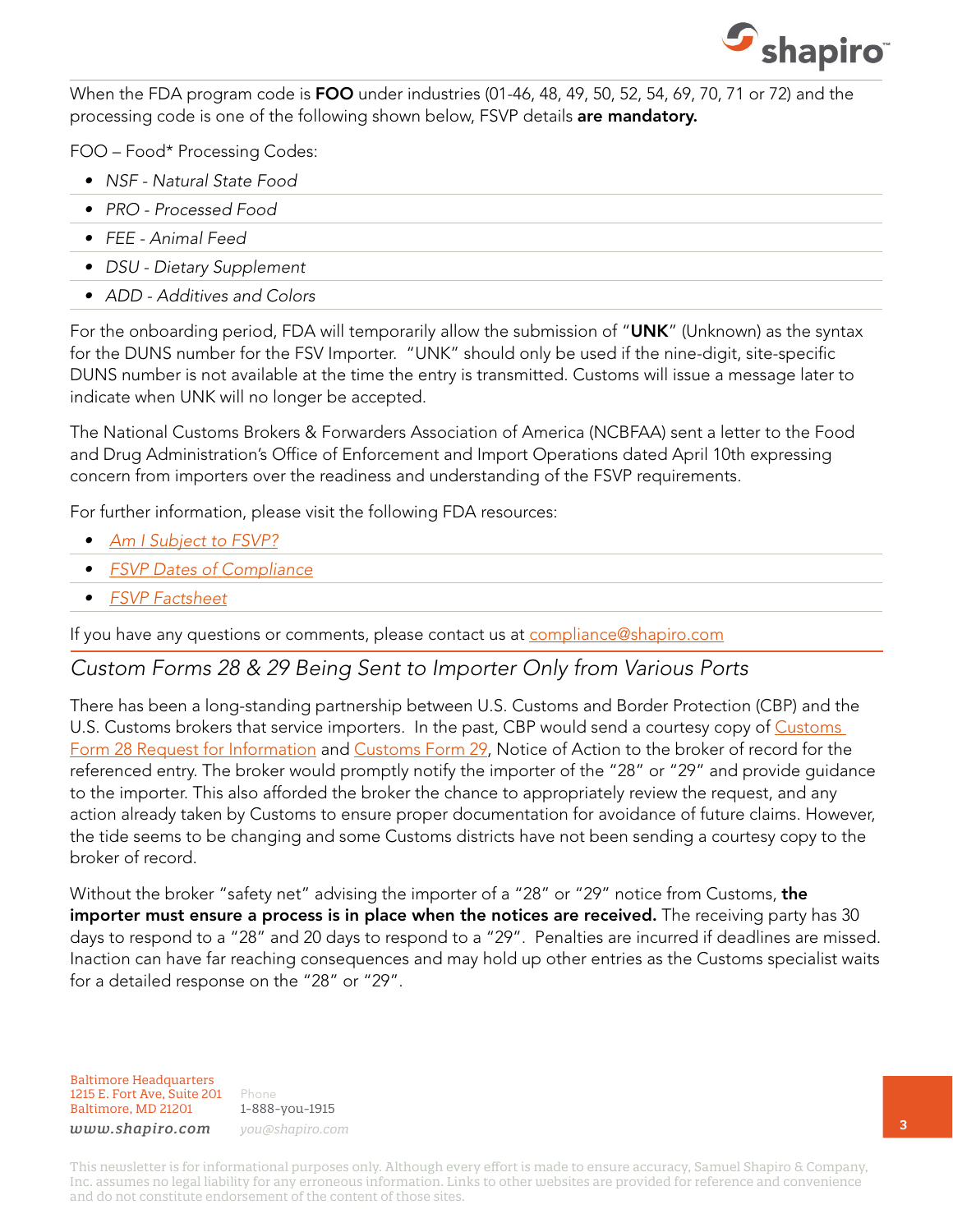

For smooth CBP communications Shapiro suggests:

- *• Ensure your address information is updated with Customs. This is done by the company that writes your bond. If the wrong address is on file, the importer may never receive the notice, or it may be delayed, causing you to miss crucial deadlines.*
- *• Notify your mail room, or any employees that open mail, to give any correspondence from Customs to the proper party in your company.*
- *• Review form "28" and "29" against the Customs entry referenced to ensure all information is correct.*
- *• Provide a detailed response to Customs so they understand everything about your product. If you are unsure about the information, check it out first before responding or seek an expert opinion.*
- Run an [Automated Commercial Environment \(ACE\)](http://www.shapiro.com/compliance/the-automated-commercial-environment-ace/) report in the ACE portal ["ESM 7025"](https://apps.cbp.gov/csms/docs/18216_377442520/Final_Instructions_for_Modifying_ESM_7025.pdf) to get the *status of CBP Forms 28, 29, 4647 for your account.*
- *• In the [ACE Secure Data Portal](http://www.shapiro.com/ace-secure-data-portal/), authorized users can receive and respond to the "28" and "29" notices. A word of caution to the importers utilizing this method: you must log in regularly or schedule a regular report to see if a new "28" or "29" is issued or responded to by CBP. We suggest daily review to ensure your response is timely. If your procedure only requires checking for notices once per week, you stand the chance to only have 15 or 25 days to respond.*
- *• Important! Alert your Customs broker(s) of the notice and provide a copy of the response to Customs so your broker can update or review the information submitted and take any action necessary to comply.*

For additional information or assistance, please contact [compliance@shapiro.com.](mailto:compliance@shapiro.com)

#### *What Do Johns Hopkins, Socrates, and CBP Targeting Have in Common?*

Socrates may have been one of the greatest Greek philosophers in history, but in this case, it's also a Customs pilot program. Commercial Targeting and Enforcement Directorate (CTE) is currently working with the Johns Hopkins University Applied Physics Laboratory (JHU/APL) to provide commercial trade data to enhance and identify pattern identification, entity links, and anomalies within large datasets. JHU/APL has fittingly named this new scalable graph analysis software, "Socrates".

As part of CBP's mission, the Office of International Trade (OT) identifies trade risks that may include transshipment schemes to evade the payment of anti-dumping and countervailing duties (AD/CVD), the filing of false free trade agreement (FTA) claims, and the use of identity theft to facilitate the importation of counterfeit merchandise. These risks are also known as **[Priority Trade Issues \(PTI\)](https://www.cbp.gov/trade/priority-issues)** for Customs.

During Fiscal Year (FY) 2016, a pilot test was completed by JHU/APL using import data. Initial test results performed on import data provided positive results of trade anomalies that will be validated for illicit trade activity during the next test phase of testing in FY 2017.

Validation is conducted by CBP analysts or subject matter experts reviewing and determining whether the analytic results compare to past CBP findings, or provide additional recommendations for further review.

Additional review of the analytics selections and in-depth determinations would be conducted for results outside of past CBP findings. Decisions about Importers of Record may be made during the validation

Baltimore Headquarters 1215 E. Fort Ave, Suite 201 Baltimore, MD 21201

Phone 1-888-you-1915 *www.shapiro.com you@shapiro.com*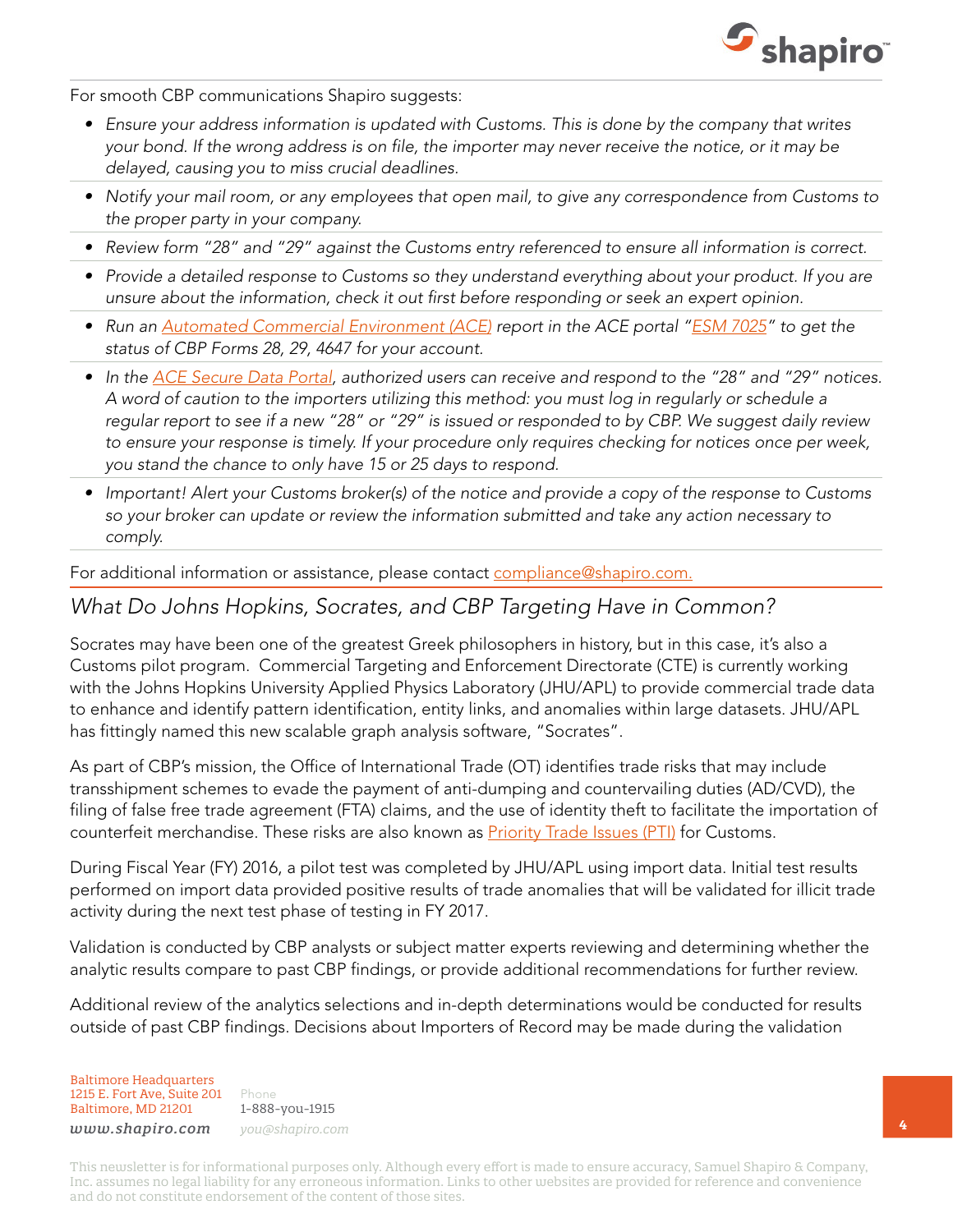

phase to test the results of analytics as they are developed. Any decisions would involve requests for examination or document review.

This is one more way that CBP is targeting the information provided by importers. Importers need to ensure that all the information submitted to Customs directly or on your behalf is accurate, meets all the requirements of any Free Trade program, and does not violate any Customs regulation.

Read all about the Socrates Pilot in the [2016 Data Mining Report](https://www.dhs.gov/sites/default/files/publications/2016 Data Mining Report FINAL.pdf) to Congress, April 2017.

#### *Trump Shows Growing Concern with NAFTA Dairy Issues*

President Donald Trump recently promised to protect American dairy farmers who have been hurt by Canada's protectionist trade practices. "What's happened to Wisconsin dairy farmers is very, very unfair," said Trump. He assured this "one-sided" deal against the United States will not continue.

But the U.S. is not the only nation pointing fingers; Canada's dairy sector is often criticized by other dairyproducing countries. Canada is protected by high tariffs on all imported goods and controls on domestic production which support the prices received by the farmers. Trump wants to stand up for Americans against unfair Canadian practices by setting a new tone in NAFTA trade arrangements.

In a rebuttal letter to Wisconsin and New York governors, Canadian Ambassador to the U.S., David MacNaughton, argued that Canada's dairy policies are not harming American farmers. He indicated that, according to a February U.S. Department of Agriculture study, poor U.S. sales are a result of overproduction.

Keeping his promise to fight back, Trump announced plans for a 20% tariff on softwood lumber from Canada, reawakening a longstanding trade dispute. Canadian lumber is harvested on subsidized government land and comprises 31.5 percent of the U.S. softwood lumber market, roughly \$5 billion a year. The Trump administration also reaffirmed their commitment to walking away from North American Free Trade Agreement (NAFTA) if Canada and Mexico fail to renegotiate a fair deal for the United States.

### *FBA Market Watch: Amazon Goes Down Under*

Earlier this month, Amazon announced plans to launch into the Australian market by September 2017. The retail giant has begun preparations for elaborate warehousing construction along the East Coast of the continent. While still in its infant stages, Amazon will likely be selecting Brisbane, Sydney, or Melbourne as the placement for their first AU fulfillment center.

Amazon has been slowly growing their presence in the Australian market, first introducing the Kindle and now structuring a move into full scale fulfillment. The unveiling promises to bring thousands of jobs to the market while empowering small business growth for online sellers. But there are still plenty of challenges ahead for the retail behemoth.

Amazon faces a unique set of challenges with its Australian expansion – an entirely different labor market, smaller consumer population, and larger domestic shipping distances. Australia's labor market, for example, commands premium hourly wages and is subject to higher working condition standards. Amazon however, has long sacrificed short-term revenue losses for long-term expansion. But with less consumers and greater distances, shipping costs may make Australia a costly investment for the retail giant.

Baltimore Headquarters 1215 E. Fort Ave, Suite 201 Baltimore, MD 21201

Phone 1-888-you-1915 *www.shapiro.com you@shapiro.com*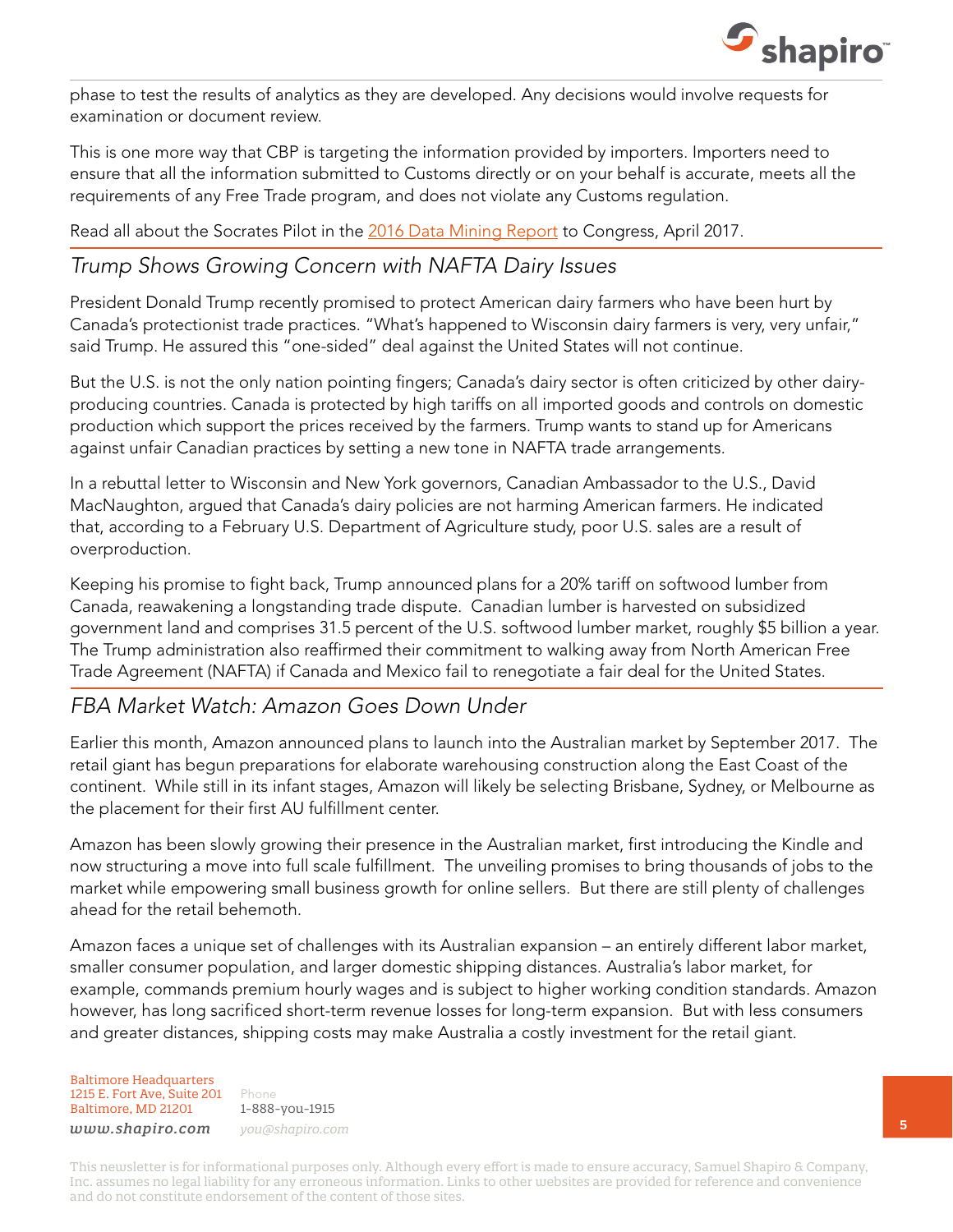

A strategic move for Amazon's continued global expansion, the payoff is well worth it. Amazon now accounts for \$1 billion of Australia's \$300 billion annual retail sales, according to Morgan Stanley. The company currently outperforms "Australia's biggest retailers... according to news.co.au, "Amazon makes more revenue than both Woolworth's and Wesfarmers, and a handful of other Aussie retailers". Amazon's launch will focus on the highly competitive consumer electronics segment, which poses substantial threat to the Australian market given Amazon's juggernaut performance.

Shapiro's staff of FBA experts will be ready to guide online sellers down under when the Australian market opens in September.

### *Britain Losing Billions from VAT Fraud and Error by Online Retailers*

An investigation by Britain's National Audit Office (NAO) revealed that online sellers utilizing digital market platforms, such as eBay and Amazon, have been failing to pay Value Added Taxes (VAT) on their imported goods, causing up to £1 billion in lost revenues. It should be known that online sellers are responsible for VAT compliance and should be charging their customers accordingly.

The HM Revenue & Customs service (HMRC) is turning its focus to this VAT issue to ensure compliance from all sellers. Amazon and eBay both state that "it is the legal responsibility of the sellers who trade on their platforms" to be compliant in remitting VAT. However, both companies are taking steps to make this information more prevalent on their websites in order to increase seller awareness.

With a magnifying glass focused on identifying and penalizing violators, sellers must be informed if they intend to import into UK and EU markets. Noncompliance, as with any Amazon initiative, can be swift and brutal. Both Amazon and eBay are working closely with the HMRC to assist in restricting or removing sellers taking advantage of the VAT system.

For more information about VAT, contact Shapiro's recommended vendor, [Simply VAT!](http://www.simplyvat.com/idevaffiliate/traffic.php?id=116)

#### *Walmart vs. Amazon: Battle of the Etail Giants*

Two of the world's largest retail titans are taking major steps to outshine each other as the battle over e-commerce consumers roars on. Walmart recently inked a deal with apparel retailer, Moosejaw, and is in serious talks with men's fashion brand, Bonobos, in an effort to compete with Amazon's dominance over brick-and-mortar fashion giants such as Macy's. The acquisition of Shoebuy by Walmart-owned Jet. com is another direct hit aimed at Amazon, who acquired Zappos in 2009. Meanwhile, Amazon is making moves of their own. Talks of buying Whole Foods and Walmart's bulk rival, BJ's Wholesale Club, indicate Amazon's desire to gain share in the grocery market. Amazon's strategic decision to add selective brickand-mortar locations depending on the industry and consumer segment reflects a shift towards a mixed retail model.

Walmart is painfully aware of its tardiness entering global ecommerce. The Company's head of U.S. ecommerce operations, Marc Lore, noted that when it comes to acquisitions, "we need to catch up." Aggressive moves to join forces with apparel retailers are not the only steps Walmart is taking to position themselves for digital dominance. The recently implemented "Pickup Discount" program is quickly gaining traction and allows consumers to receive deep discounts on goods they order online but pick up in-store. This strategy, combined with Walmart's free shipping policy (to rival Amazon's Prime), enables Walmart

Baltimore Headquarters 1215 E. Fort Ave, Suite 201 Baltimore, MD 21201

Phone 1-888-you-1915 *www.shapiro.com you@shapiro.com*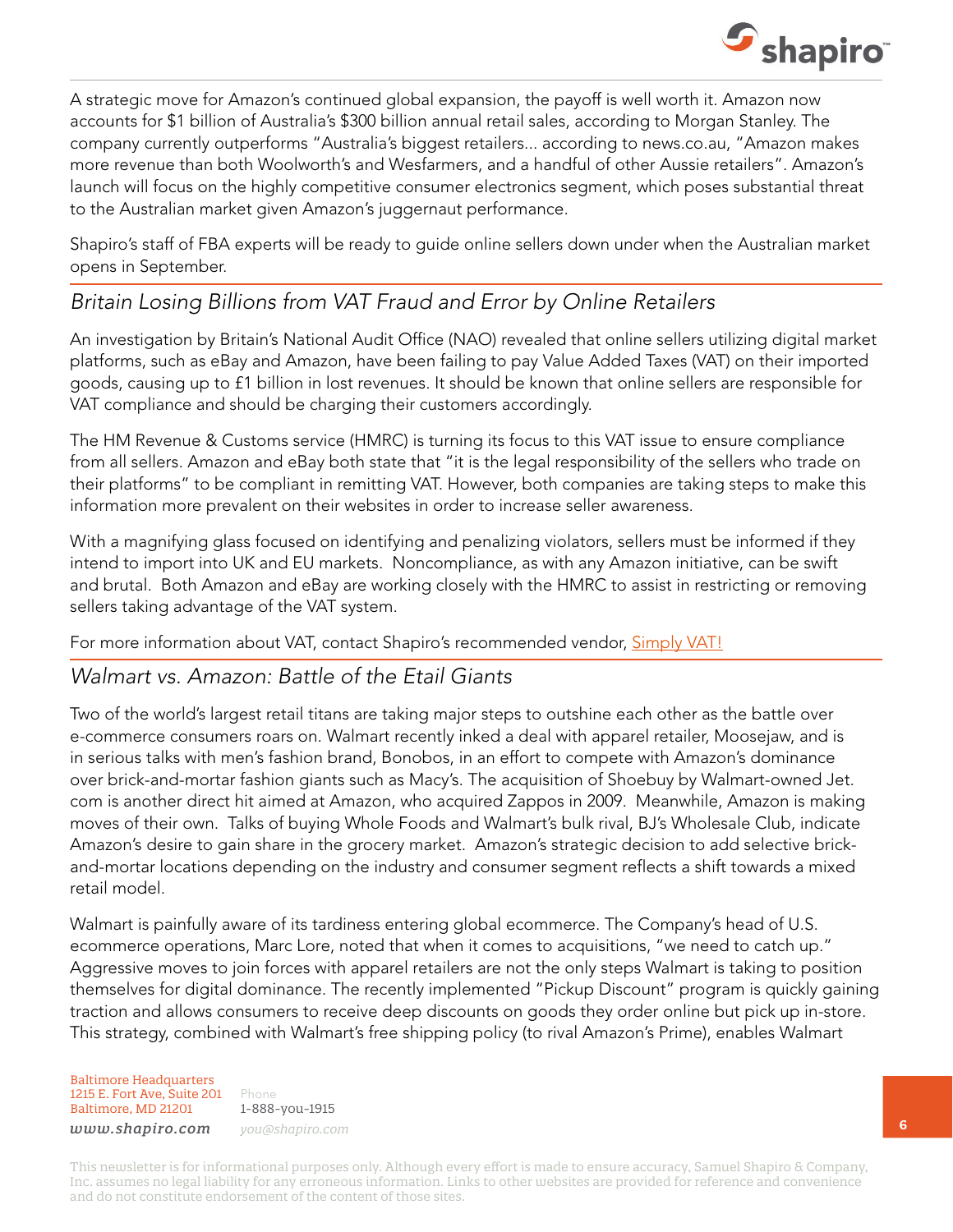

customers to experience a combination of convenience and savings. The in-store pickup option allows Walmart to realize massive savings on shipping costs, something Amazon has struggled with in recent months.

At the moment, Walmart has the leg up in the consumer grocery segment, but that may soon change. While they may have been slow on the uptake, Amazon has seen the demand for rapid, fresh food delivery spike and is responding with programs such as Amazon Fresh. Just last year, Amazon reduced the price of their Fresh program to entice existing Prime members to join. Amazon has also been testing the grocery market with brick-and-mortar offerings under the name Amazon Go, which would allow the e-commerce giant to expand into perishables. Consumers would theoretically be able to make purchases on their smart phone and then pick up in-store or with a curbside delivery program.

These strategic moves create an interesting role-reversal; Walmart shifts to increase online sales while Amazon is investing in a more tangible presence. Consumers on both sides are certain to benefit as the retail giants jockey for position and develop new ways to streamline their supply chains.

#### *Footwear Infrastructure Struggles in SE Asia*

Manufacturing shifts from China to other Southeastern Asian countries typically occur to achieve lower costs, but are often accompanied by unforeseen supply chain expenses. In countries like Vietnam, Indonesia, India, Cambodia, and Bangladesh there are logistical limitations due to undeveloped roads, ports, and warehouses. These countries also experience frequent labor issues due to strikes as a result of underlying health and safety issues.

Sourcing from countries experiencing labor instability and poor infrastructure often results in delays and increased costs. Currently, China ranks 27th per the World Bank Index with the most modern transportation infrastructure; India ranks 35th. China exports nearly 2.4 billion pairs of shoes a year to the U.S. with Vietnam and Indonesia growing at 16 and 15.7 percent, respectively.

As footwear manufacturing grows, labor inspectors have not been able to keep up to review all factory conditions. Corruption in Vietnam and India dealing with child labor laws only aggravate sourcing concerns as these markets struggle to develop. Bangladesh has been focused on the garments industry rather than footwear after a factory collapse in 2013. Its factories have been known for deadly fires, health and safety violations, and the arrest of corrupt union leaders.

Shippers seeking alternative manufacturing to achieve lower costs should consider adding vendor performance and cost evaluations to assess supply chain impact on overall landed costs prior to significant manufacturing shifts.

### *Japan Pursues TPP Post U.S. Departure*

Despite U.S. withdrawal from the Trans Pacific Partnership (TPP) trade agreement earlier this year, Japan is still seeking to ratify the TPP with the remaining 11 members. The formation of the TPP sans U.S. involvement has the potential to create a maelstrom of conflict, shifting trade away from U.S. importers.

Following U.S. departure, Japan had many reservations about the potential success of the trade agreement. Japan's primary export is automobiles and parts, for which the U.S. market is the largest buyer outside of domestic purchases. But now, Japan seems geared on forming new partnerships with member

Baltimore Headquarters 1215 E. Fort Ave, Suite 201 Baltimore, MD 21201

Phone 1-888-you-1915 *www.shapiro.com you@shapiro.com*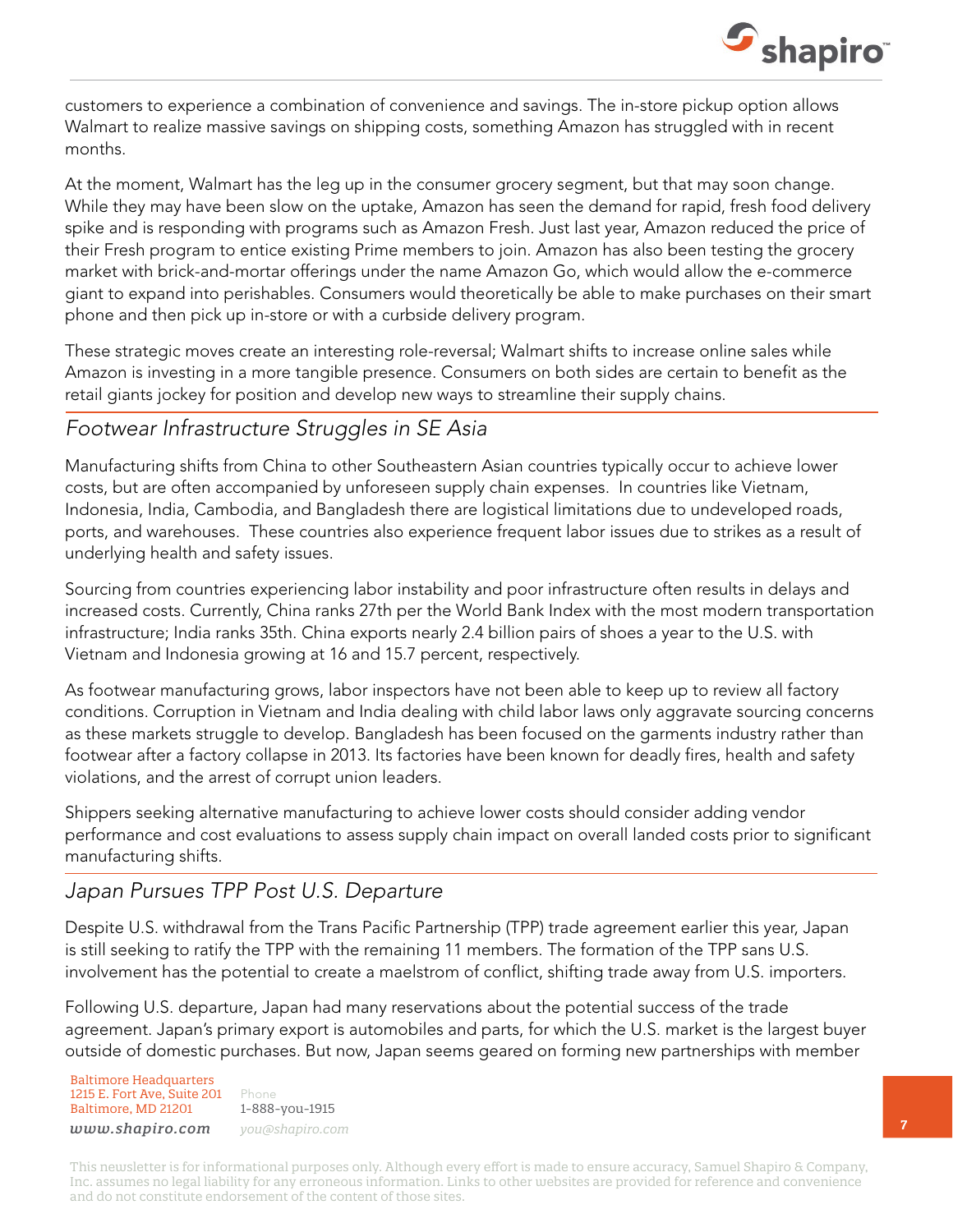

countries to achieve greater alignment as a means of offsetting the potential of new U.S. protectionist policies.

To move forward, the TPP will need to be amended; current policy calls for the agreement to be ratified only if endorsed by members comprising at least 85% of the mutual gross domestic product. The U.S. accounted for 60% of the mutual GDP, so Japan will need to find loopholes or engage in hefty new policy creation in order to overcome the present limitations.

# *Rules of Origin for Free Trade Agreements*

Understanding the rules of origin is one of the keys to taking advantage of Free Trade Agreements (FTA). Each FTA has its own rules of origin that describe how exported goods shipped to a country or a region may qualify for duty-free or reduced duty benefits. The FTA rules of origin are product specific and must be followed carefully.

To receive preferential treatment under an FTA, exported goods:

- *• Must be made in the FTA territory.*
- *• Must meet rule of origin requirements of the FTA.*
- Must be wholly grown, produced, manufactured, or direct cost of processing must be at least equal *35% of the appraised value.*
- *• Must be documented as originating via appropriate certifications or information provided to the importer or its representative broker.*

The United States has free trade agreements with 20 countries; Australia, Bahrain, Canada, Chile, Colombia, Costa Rica, Dominican Republic, El Salvador, Guatemala, Honduras, Israel, Jordan, Korea, Mexico, Morocco, Nicaragua, Oman, Panama, Peru and Singapore.

Each FTA contains a specific chapter on [Rules of Origin Procedures](https://ustr.gov/trade-agreements/free-trade-agreements) and lists all product-specific ROOs by Harmonized System (HS) numbers.

For further information, please visit [www.export.gov](http://www.export.gov/)

If you have any questions or comments, please contact us at [compliance@shapiro.com](mailto:compliance@shapiro.com)

### *Documentation Required for Exports or Re-Exports to Hong Kong*

In January, the Bureau of Industry and Security (BIS) issued a [final rule,](https://www.bis.doc.gov/index.php/forms-documents/about-bis/1643-82-fr-6218-1/file) effective April 19, 2017, requiring U.S. companies intending to export or re-export to Hong Kong any items subject to the EAR and controlled for the following reasons on the Commerce Control List (CCL): national security (NS) missile technology (MT), nuclear technology (NP column 1) or chemical and biological weapons (CB), to obtain, prior to such export or re-export, a copy of a Hong Kong import or export license or a written statement from the Hong Kong government that such a license is not required.

BIS has posted an updated list of  $FAOs$  to its website to assist U.S. companies in complying with the new regulations.

For additional information, refer to [Hong Kong's Trade and Industry Department](https://www.stc.tid.gov.hk/eindex.html) website.

Baltimore Headquarters 1215 E. Fort Ave, Suite 201 Baltimore, MD 21201

Phone 1-888-you-1915

*www.shapiro.com you@shapiro.com*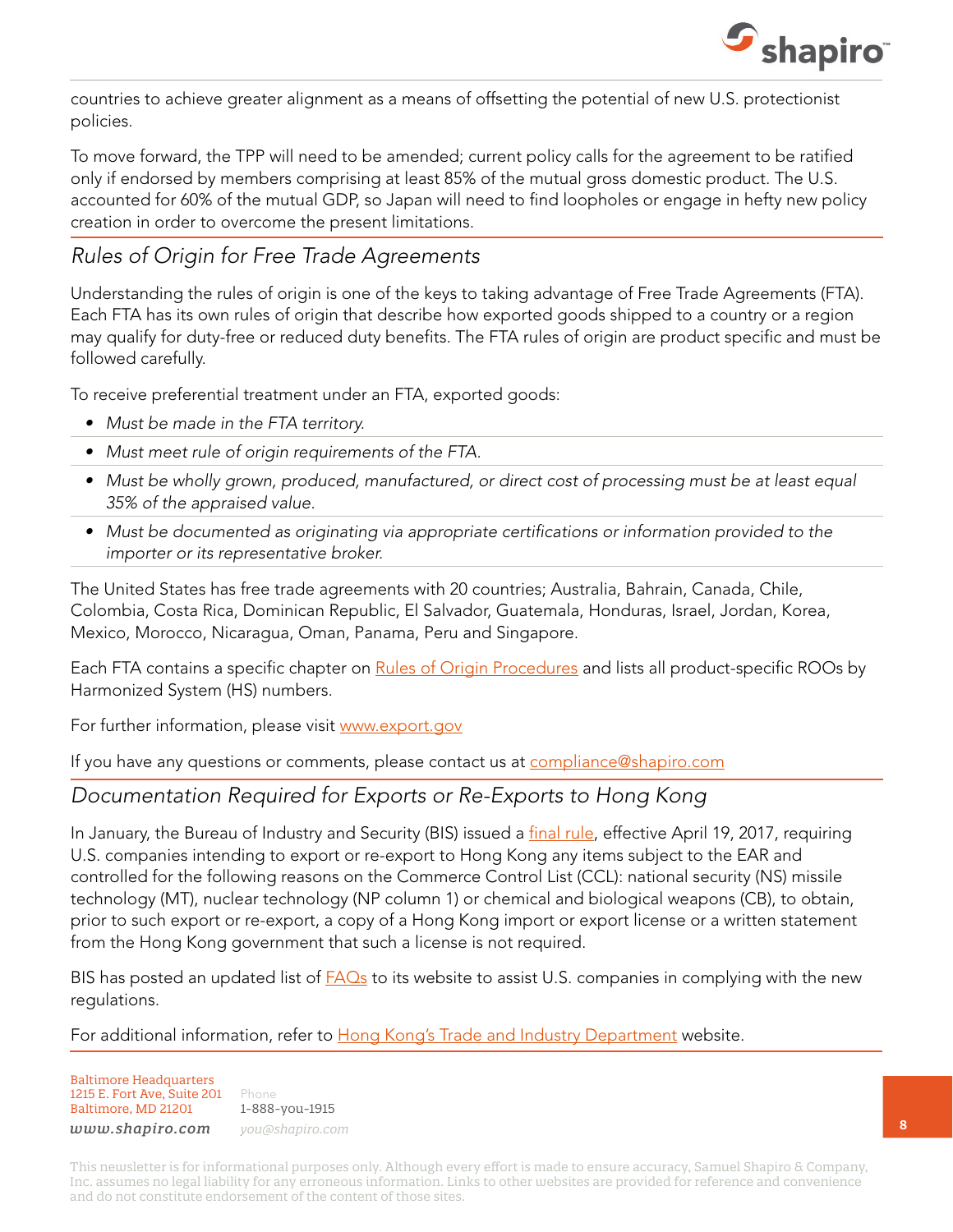

# **TRANSPORTATION & OCEAN FREIGHT NEWS**

#### *Industry News:*

# *New Alliance Impact on Trans-Atlantic Trade Still Uncertain*

While impacts of carrier alliances and reorganization for trans-Pacific cargo have received widespread attention and analysis, less is known regarding the effects on trans-Atlantic trade. Industry analysts believe that two trends will likely emerge; a significant injection of capacity into trans-Atlantic trade lanes, particularly for westbound cargo, and a stagnation or decline in rates, as the result of that additional capacity.

Freight forwarders have yet to report significant capacity shifts following the April 1 implementations; however, analyst SeaIntel anticipates that capacity of certain trade lanes, such as the Mediterranean/ Northern Europe to East Coast lanes, will increase by 19.4 percent and 5.6 percent during the second quarter. Analyst Drewy is forecasting a more conservative increase of 1 percent year-over-year, suggesting that carriers' largest vessels will be slowly introduced over the course of the next few months in the hopes of keeping capacity increases in line with demand.

The rate at which capacity is reintroduced into the market will not increase sailing options dramatically as frequent sailings on smaller vessels are replaced with less frequent sailings on larger vessels – a trend that could aggravate port congestion for terminals lacking infrastructure to efficiently work larger cargo ships.

Dramatic rate fluctuations appear unlikely; the turbulent market conditions over the past few years have degraded shipping rates to some of the lowest analysts have seen in years. Further decreases would not be sustainable. In a more likely scenario, 2017 trans-Atlantic rates will maintain current stability with the potential of moderate increases to support trade growth.

### *U.S. Forwarders Collaborate Under Market Conditions*

U.S. importers and brokers have started a surprising new trend, collaboration, in an effort to stave off concerns surrounding customer demands and increased issues in U.S. domestic trucking. But these are not the only market shifts. Since the explosion of online consumerism, last-mile requirements, inventory fulfillment and parcel shipping have caused the logistics industry to make slow, yet drastic shifts towards a model that is more amenable to ecommerce needs, and less focused on servicing the bulkier and lessglamorous commercial cargo. In order to find the right balance in servicing each customer type, greater collaboration amongst all parties involved must happen.

To successfully build these collaborative optimizations, U.S. shippers must place emphasis on costs versus rates to understand and align party goals. Efforts that reap the greatest benefits take time to build, making communication and consistency imperative when delivering customer value. Trust and transparency are therefore the key in unlocking collaborative goals.

## *Yang Ming Strategizes Around Financial Woes*

After Hanjin's 2016 bankruptcy, the industry has started to pay attention to ocean carriers' financial health. Yang Mind, the Taiwan-based shipping line, resumed trading its public shares after a brief, two-week mandated stoppage during recapitalization. The company has plans to inject fresh capital but would

Baltimore Headquarters 1215 E. Fort Ave, Suite 201 Baltimore, MD 21201 *www.shapiro.com you@shapiro.com*

Phone 1-888-you-1915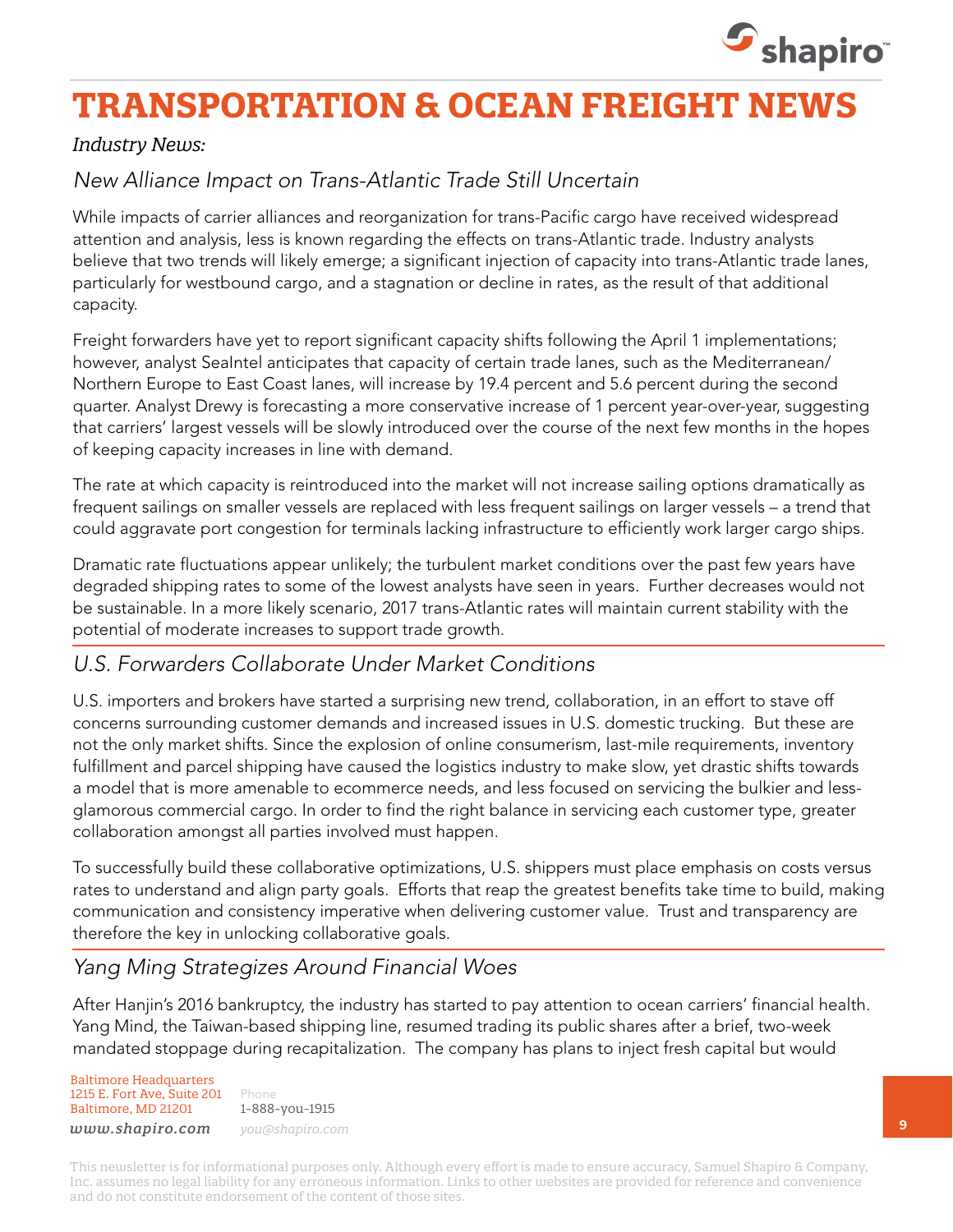

require \$300 million throughout the course of 2017. The Taiwanese government set aside \$1.9 billion for its shipping industry interests and Yang Ming will be able to draw on those funds to remain solvent, as necessary.

Much like other carriers, Yang Ming saw some reprieve in 2016's fourth quarter; however it also leveraged cheap rates in the first quarter to dominate its share of the U.S. import market. The carrier is now focused on improving its operations while reducing costs by attempting to increase rates. The major issue facing Yang Ming is that they have little control over the health of freight rates in the transpacific market.

Yang Ming announced in a **[bulletin to customers on April 3](https://www.yangming.com/news/press_release/PressContent.aspx?BulletinType=Notice&uid=2431)** that its deployment of additional ships with higher capacity (14,000 TEU vessels), coupled with membership in THE Alliance (MOL, NYK, K-Line, and Hapag-Lloyd) will provide customers with better service while achieving some much needed fuel savings.

Yang Ming maintains a bullish stance on its 2017 market position and believes the shipping public will ultimately be pleased with reorganizational efforts.

### *Will 18K TEU Megaships Stop the Bleeding?*

There are 56 container ships of 18,000+ TEU capacity scheduled for delivery by 2020; 19 of which will be completed this year, 24 in 2018, 4 in 2019 and 9 in 2020. They are intended to sail predominantly on the North Europe-Far East trade dominated by carrier alliances, freshly reshuffled in the latest April contract season.

The MOL Triumph launched in THE Alliance's Asia-Europe lane last month and called several ports during its inaugural sailing. In early April, the Madrid Maersk took title of the world's largest containership, with a 20,568 TEU capacity.

The arrival of these colossal ships comes at a vulnerable time for the industry as carriers join forces for the first time and establish consolidated agreements aimed at securing higher profits. 2016 was a wakeup call for carriers as freight rates plunged and low trade growth inflicted losses across the board. Nevertheless, with the anticipated recovery of the shipping industry, things look slightly optimistic and there is the possibility carriers will gain small profit. The addition of the mega vessels and the formation of alliance agreements has been the largest contributing factor. With competition slowly diminishing and the ability to manipulate the supply and demand balance, some carriers are optimistic and feel the worst seems to have passed.

However, the expected recovery of the container shipping market may be too weak to enable the 18,000 TEU+ ships to use their carrying capacity to their fullest. Roughly 1.7 million TEU's of projected capacity is due this year, the delivery of which remains an actual roadblock to a swifter recovery of the market.

### *May Asia Rates: In Like a Lion, Out Like a Lamb?*

Aggressive May 1 general rate increase (GRI) levels floundered and fell apart, much to the despair of ocean carriers. The original GRI announced for the beginning of May in the \$800 range quickly deteriorated to \$300 levels, eventually falling apart completely as weak demand crushed carrier dreams of stability.

Ocean carriers negotiating long-term contracts are desperate to implement any increases the spot market can handle to avoid being stuck with unsustainably low beneficial cargo owner (BCO) contracts. The rate

Baltimore Headquarters 1215 E. Fort Ave, Suite 201 Baltimore, MD 21201

Phone 1-888-you-1915 *www.shapiro.com you@shapiro.com*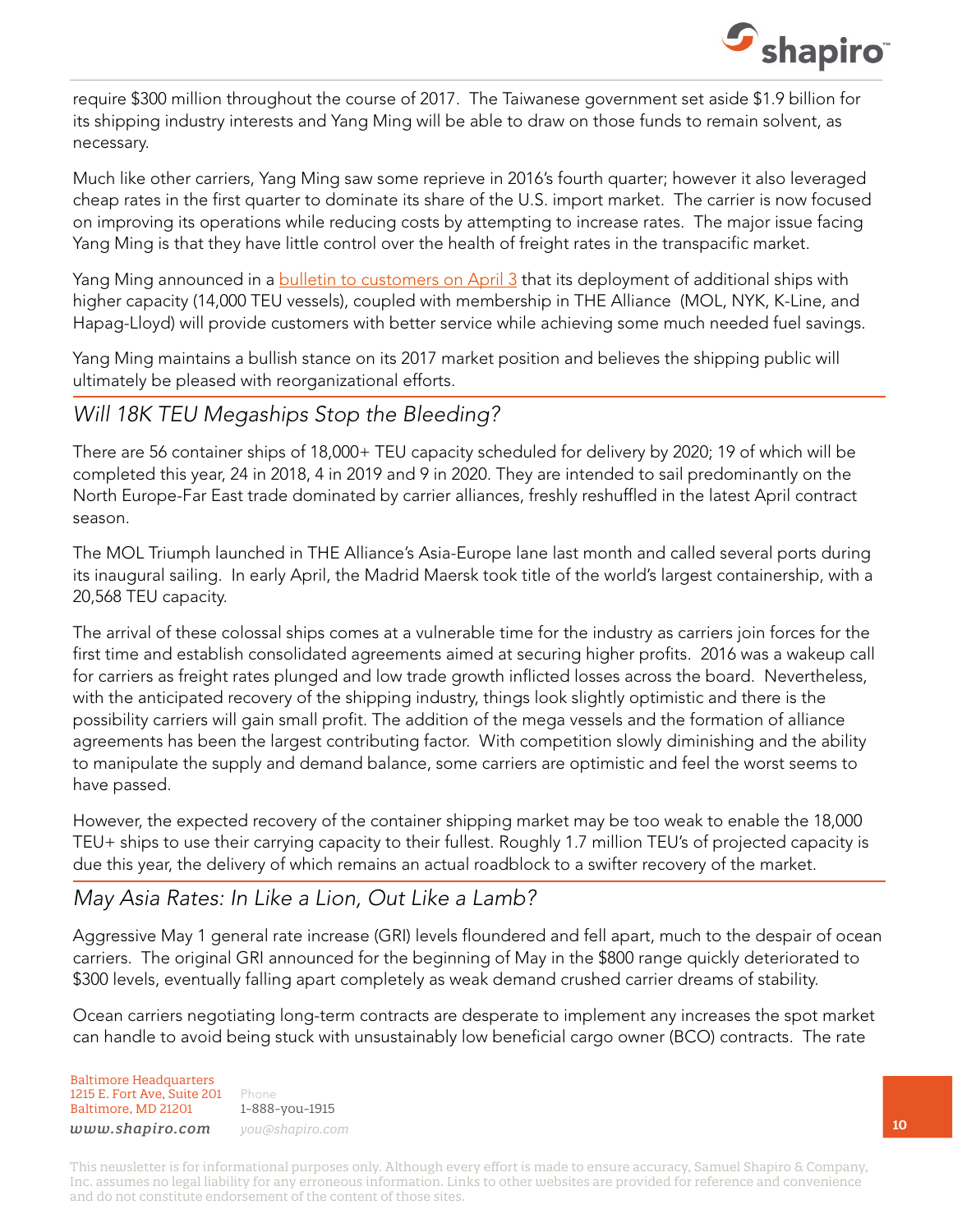

levels at which these long-term contracts are signed will be an important indicator of how spot rates will trend throughout the year. Looking ahead, the carriers have already begun to announce a June 1 GRI and mid-month peak season surcharge (PSS). Whether rates stick will likely depend on which animal May decides to leave with; the Lion or the Lamb?

#### *International Longshore and Warehouse Union (ILWU) Pushes Contract Extension*

Most companies, whether importers, truckers, or ocean carriers, remember the work slowdowns and port congestion that plagued the industry in 2014 and 2015, caused by contract negotiations with the International Longshore and Warehouse Union (IWLU). In order to avoid the harrowing effects of another labor dispute and maintain stability to the West Coast for five more years, the ILWU has begun the process of extending the current contract till 2022. This comes as a huge relief to importers and BCOs of West Coast routed cargo.

U.S. industry has seen the effects of expired contracts and prolonged negotiations on both the East and West Coasts, and while the current ILWU contract doesn't expire until 2019, starting the negotiations early is crucial. Due to the severity of the 2014/2015 contract negotiations, which eventually resulted in the involvement of former President Obama, Pacific Maritime Association (PMA) president James Mckenna has also pushed for an early extension of the contract to prevent the disruption of cargo movement. While nothing will be set in stone for quite some time, it is a good sign that all parties are looking to proactively assess and collaborate to prevent another fiasco.

## *Benefits of Port of NY/NJ Expansion*

With the expansion of the Bayonne Bridge, the Port of New York and New Jersey will be able to handle larger vessels and regain its status as the third busiest port of call on the East Coast. Currently, the port handles between 5,000 to 8,000 TEUs per vessel; post-expansion, NY/NJ ports can expect to receive cargo ships holding up to 14,000 TEUs in the short-term and 18,000 TEUs soon after. Presently, NY/NJ port handles 57.6% of the volume for U.S. northeast ports, from Boston to Virginia, per the American Association of Port Authorities (AAPA).

In the last ten years, southern U.S. ports have outpaced their northern neighbors claiming 23% volume increases, with the Port of Savannah increasing up to 69%. With ink dry on the new Ocean Alliance, Virginia is scheduled to see its first 13,000+ TEU cargo ships – which will not be making a northern call. This alliance has developed an Asia-to-USEC routing, only calling on Norfolk, Savannah, and Charleston. Baltimore is on the verge of becoming a bigger player if Governor Hogan is successful in receiving federal funding to expand the clearance of the Howard Street Tunnel, allowing double-stacked trains to pass. Philadelphia is also making new efforts to join the port expansion plans, with Governor Wolf hoping to spend \$300 million on enlarging port infrastructure. In ten years, Philadelphia's volume has exceeded 86%, making them a true competitor right in NY/NJ's back yard.

The Port of New York and New Jersey will need to continue their expansion plans as major ports along the U.S. East Coast expand to welcome increased volumes. The Bayonne Bridge, which opened in 1931, will stand 215 feet high, be equipped with new "super post-panamax" cranes, and feature deeper channels and piers.

Baltimore Headquarters 1215 E. Fort Ave, Suite 201 Baltimore, MD 21201

Phone 1-888-you-1915 *www.shapiro.com you@shapiro.com*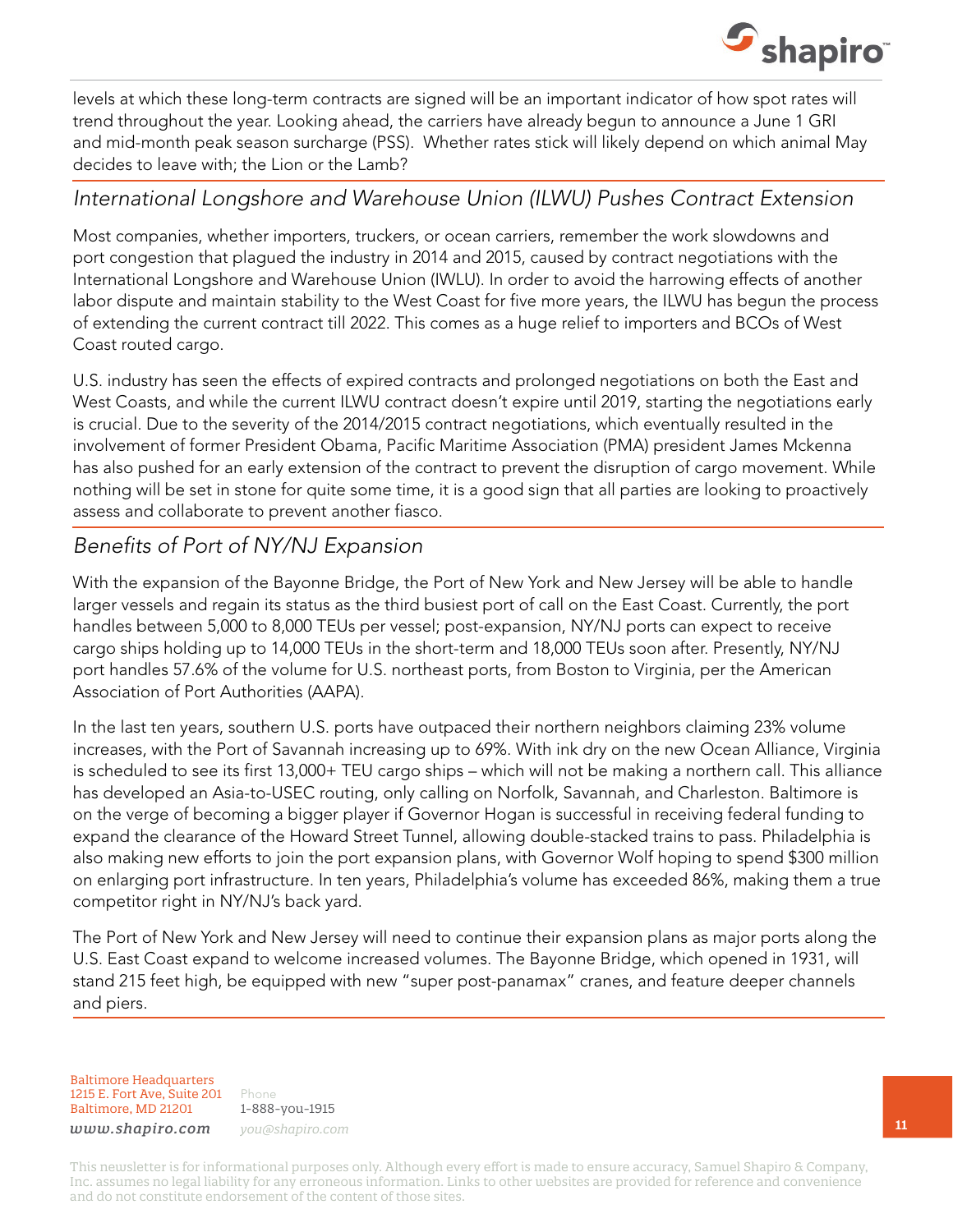

# **AIRFREIGHT NEWS:**

### *United Airlines and Lufthansa Cargo Partner in Joint Venture Agreement*

A joint cargo venture agreement was announced between United Airlines and Lufthansa Cargo with the aim of providing greater flexibility and time savings to customers via thousands of new weekly route combinations and more than 600 direct connections per week between the U.S. and Europe.

United Cargo offers one of the world's most comprehensive route networks of about 4,500 flights a day to 339 airports across five continents. With U.S. mainland hubs in Chicago, Denver, Houston, Los Angeles, New York/Newark, San Francisco and Washington, DC, and an improved service to and from Asia, Australia, Europe, Latin America and the Middle East, United Cargo can transport shipments to and from every major cargo market in the world.

As for Lufthansa Cargo, the bulk of its cargo business is routed through their Frankfurt hub, which serves about 300 destinations in more than 100 countries and offers an extensive road feeder service network and its own fleet of freighters.

#### What is a cargo joint venture?

A joint cargo venture occurs when two or more airlines align service offerings and share costs, revenue, profit and risks over a defined route network with the goal of optimizing profitability. By bundling resources, the joint venture between UA and LH, along with their combined network and capacity, will generate a wide range of benefits to customers such as a greater flexibility and quicker and easier shipping between key locations in the U.S. and Europe.

It is important to point out the fact that external factors such as oil prices, governmental policies, competitors and world conflict play a big role in the success, or lack thereof, of an airline. With that in mind, in today's world, it is of great benefit that airlines make partnerships that allow for a more efficient operation of the entire industry.

#### *Emirates Cutting Back*

In passenger-related airfreight news, Emirates Airline announced it will reduce flights to the U.S. starting in May citing President Trump as the primary cause. The UAE airline reports demand is down since the new U.S. president came into office. Emirates states they will not vacate any of the 12 U.S. cities they fly into, but will trim their schedules back.

Earlier this year the U.S. government issued a ban on electronics, such as laptops and iPads, allowed in the passenger cabin on airlines originating from certain countries due to security concerns. Emirates was directly affected by this ban as they serve ten of the affected airports. The airline believes on-going issues of restricted entry visas, and temporary travel bans has dampened consumer demand. Fort Lauderdale, Orlando, Seattle, Boston, and Los Angeles are reported to be the cities that will be experiencing significant reductions.

Baltimore Headquarters 1215 E. Fort Ave, Suite 201 Baltimore, MD 21201

Phone 1-888-you-1915 *www.shapiro.com you@shapiro.com*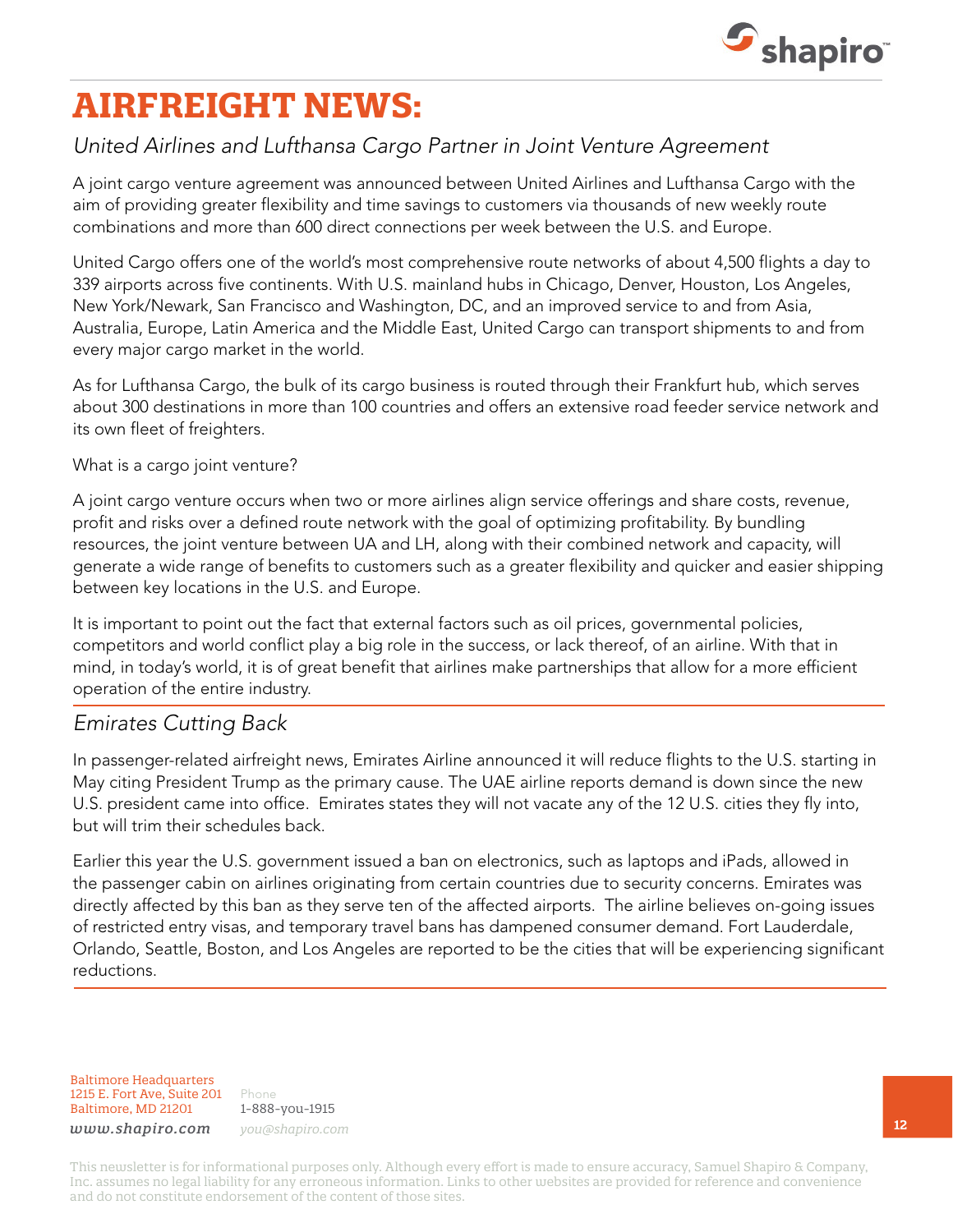

## *The New ELD Magnet Could Mean Higher Dray Rates*

The new Electronic Logging Device (ELD) requirements scheduled for implementation by December 2017 are expected to drive dray rates up. The ELD is likely to aggravate existing problems drayage operators face when dealing with chassis misplacement or long wait-times at the terminals. Under these ELD requirements, drivers may not be able to turn around as many runs at port terminals or rail yards.

The extra hours waiting at terminal gates or waiting for a container to be loaded onto a chassis could push drivers planning longer runs over the hours of service (HOS) limits. According to Edisson Villacis, an independent drayage operator in the port of New York and New Jersey, the ELD mandate won't change the rules under which drivers do their jobs, but it will enhance the ability of authorities to see what is happening and enforce the rules.

In some markets, independent dray operators will try to work under the federal short-haul exemption that allows them to operate within a 100 air-nautical-mile radius of their starting location without logging onand-off duty time.

According to the JOC, the Los Angeles-Long Beach port complex generates more than 30,000 truck moves each day, most going to warehouses within a 60-mile radius of the harbor. However, with fulfillment warehousing trending, importers have been building distribution centers further away from the port, in some cases as far as Nevada. Under the new mandate some of these moves must be pre-pull or split shipments, thus increasing rates.

Some drivers view the ELD as a tool to improve their overall operations. The ELD, when tied to a fleet management system, will feed dispatchers truck locations, estimated times of arrival, and hours remaining, all of which lead to increased carrier utilization.

### *Warehousing Space Demand Continues to Rise*

The growth of e-commerce has created increased demand in alternative fulfillment and has caused warehouse space availability to continuously drop every quarter for the past year. Although warehousing rates have increased roughly 4% over this timeframe, the demand for additional space and fulfillment options across the U.S. has not diminished.

U.S. import freight volume for ecommerce is on the rise as larger brands look to expand their fulfillment footprint to better serve consumer demand. According to the National Retail Federation, the e-commerce market will see an estimated 8-12% growth in 2017. Traditional brick and mortar retailers are also expanding their online sales contributing to mixed warehousing needs.

Numerous retailers that have never delved into the online shopping arena are pushing to keep pace with Amazon-style fulfillment, which allows customers to get products in 2-3 days, and in some cases, sameday deliveries. The market is adjusting to the changing consumer purchasing behaviors, and therefore, having warehousing space in strategic locations across the U.S. to get products to consumers is becoming a necessity. Amazon's FBA program saw a 70% increase in sellers in 2016 and an 80% increase in FBA units shipped. Due to the popularity for this last-mile fulfillment model, the industry is sure to see creative mixed warehouse modeling to satisfy the market.

#### Baltimore Headquarters 1215 E. Fort Ave, Suite 201 Baltimore, MD 21201

Phone 1-888-you-1915 *www.shapiro.com you@shapiro.com*